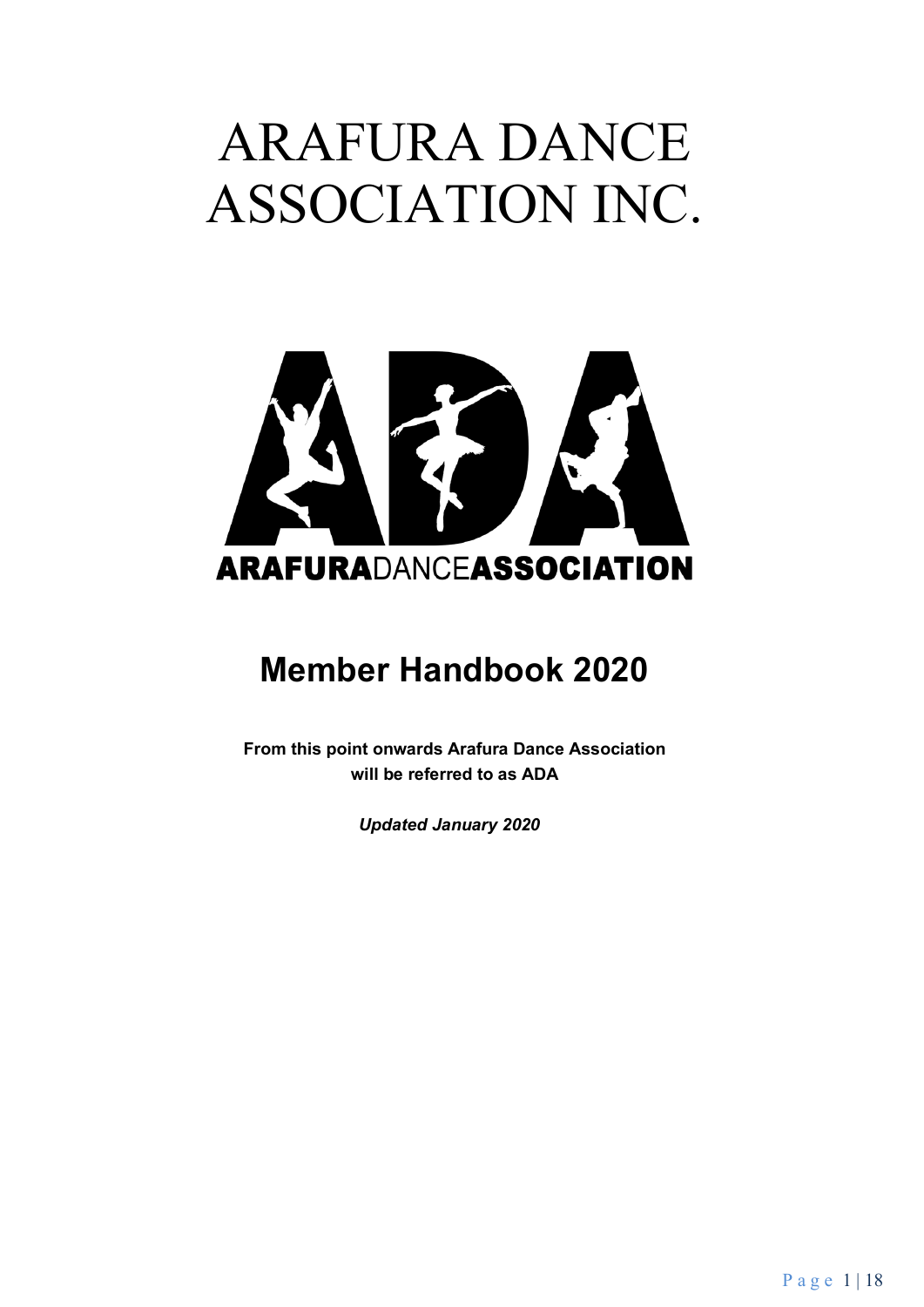## **Welcome to ADA**

#### **ADA is a non-profit Community Association, which operates under the provisions of the Northern Territory Associations Act.**

**The Association is administered by a Management Committee, all of whom are voluntary members.** The Management Committee is elected each year by members attending the Association's Annual General Meeting (AGM). In order to participate in lessons offered by the Association, it is a requirement that students (and their family) become members of the Association. Arafura Dance Association was set up to help ensure the long-term provision of dance classes in Nhulunbuy.

#### **The objectives of the Association are:**

- To facilitate dance opportunities for all interested people in Nhulunbuy.
- To maintain the continuity of the Arafura Dance Association Inc.
- To teach dance, which may include Classical Ballet, Tap, Jazz, Contemporary Dance, Hip Hop and other forms of dance as agreed by the Dance Teacher and Committee.

## **Principal Dance Teacher**



### **Jenna Kahler (Ballet, Contemporary, Jazz & Tap)**

Jenna Kahler started dancing at the age of 4 and studied at the Gladstone Dance Academy. Jenna was trained in RAD ballet and CSTD tap, while learning contemporary and jazz. She completed the senior grades of the RAD syllabus. As a young woman she danced in the Central Queensland Youth Ballet for 5 years and won awards in multiple regional and national competitions during this time. Jenna is currently completing her Diploma in Dance Teaching and Management.

Jenna's passion for dance is primarily in the styles of ballet and contemporary.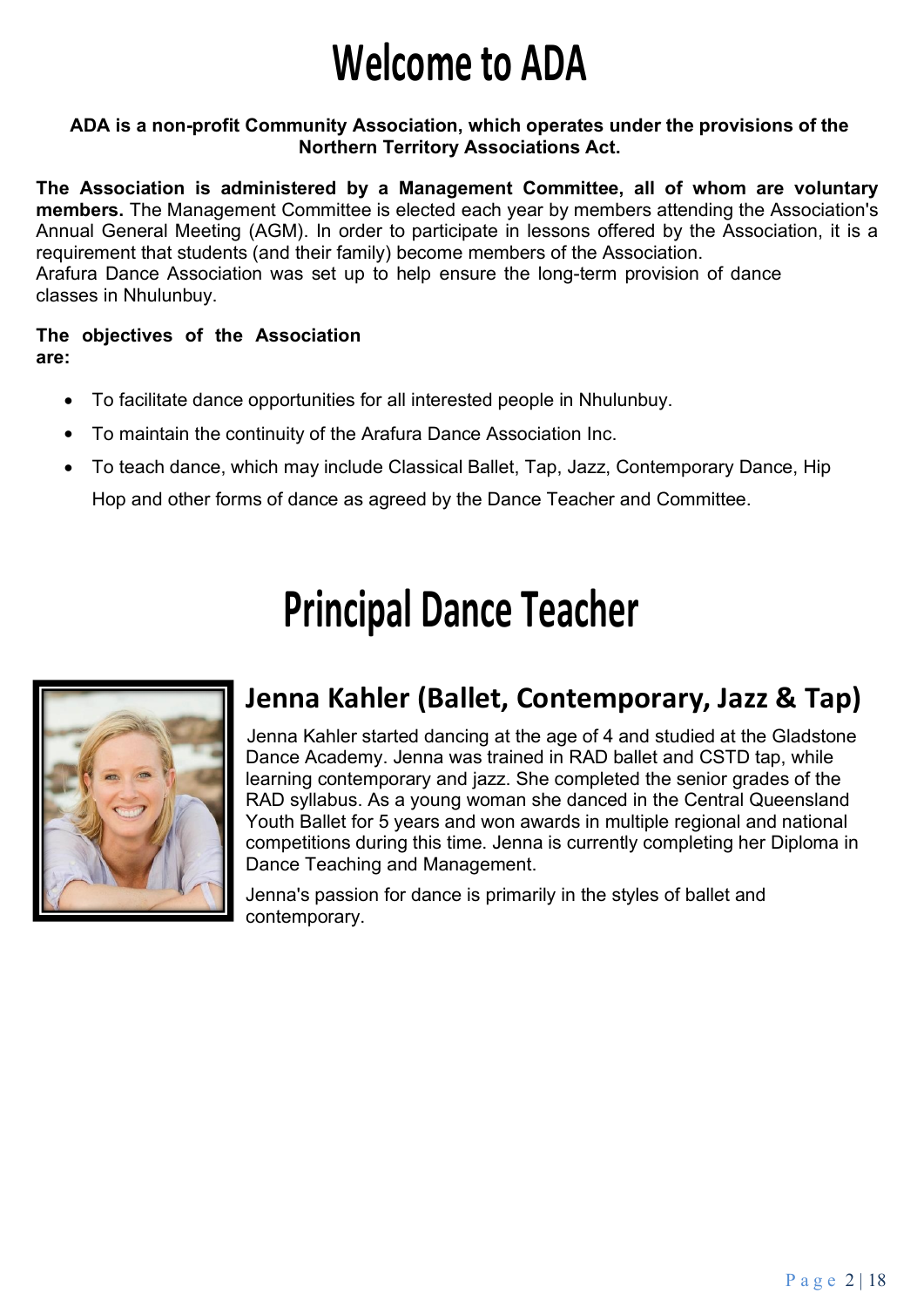## **Dance Teachers**



### **Emily Fox (Ballet, Jazz, Contemporary)**

Emily Fox is a professional dancer who is known for her strength and flexibility within dance. Starting dancing at the age of 6, she has gone on to complete her ATOD syllabus in Jazz & Ballet, a Certificate IV in Performing Arts at Brent Street Studios & ED5 International, as well as an Advanced Diploma in Musical Theatre. She has also completed her Diploma in Dance Teaching & Management.

Throughout Emily's career she has been successful in winning many competitions including the State and Australasian scholarships, auditioning for Moulin Rouge (Paris), being a backing vocalist for Stan Walker and David Kidd

(Ten Tenors), performing with Ballet Theatre of Queensland, So You Think You Can Dance, Raw Dance Company, James Morrison, Jimmy Barnes, Rogue Traders and the list goes on. Emily is looking forward to sharing her knowledge and educate the students about the dance industry and her experiences.



### **Emily Trigg (Hip Hop, Jazz, Contemporary, Tap and Ballet)**

Emily Trigg moved to Nhulunbuy in January of 2019 from Warrnambool in Victoria. She completed six months of full-time dance training at Jason Coleman's Ministry of Dance in 2013 and has been teaching various styles across regional centres in Victoria for ten years, specialising in solo competition and hip hop crew choreography for ages 12-18. In addition to working for dance studios, Emily choreographed an urban/commercial work for the 2017 Masters of Choreography show *The Ringmaster*. Following her passion for musical theatre, she has choreographed six shows for Warrnambool youth theatre

company *Holiday Actors*, winning the Music Theatre Guild of Victoria award 'Best Choreography of a Junior Production' for her work on their 2018 show *Sweet Charity*. Emily is thrilled to be working with the kids and staff at Arafura Dance Association and has thoroughly enjoyed her first term here.



### **Alix Betts (Tap, Ballet, Jazz and Contemporary)**

We welcome back Alix Betts, who has taught for ADA previously. After a few years away we are very excited to have her back again! Alix started dancing at the age of 3 here in Nhulunbuy and has grown up being a student and teacher of ADA. Throughout her many years of dancing Alix has competed in dance competitions in Darwin and in Cairns. She has also performed at the Arafura Games, Indigenous Dreaming Festival and Edinburgh Military Tatto.

Alix continues to enjoy sharing her passion for dance with the students of ADA.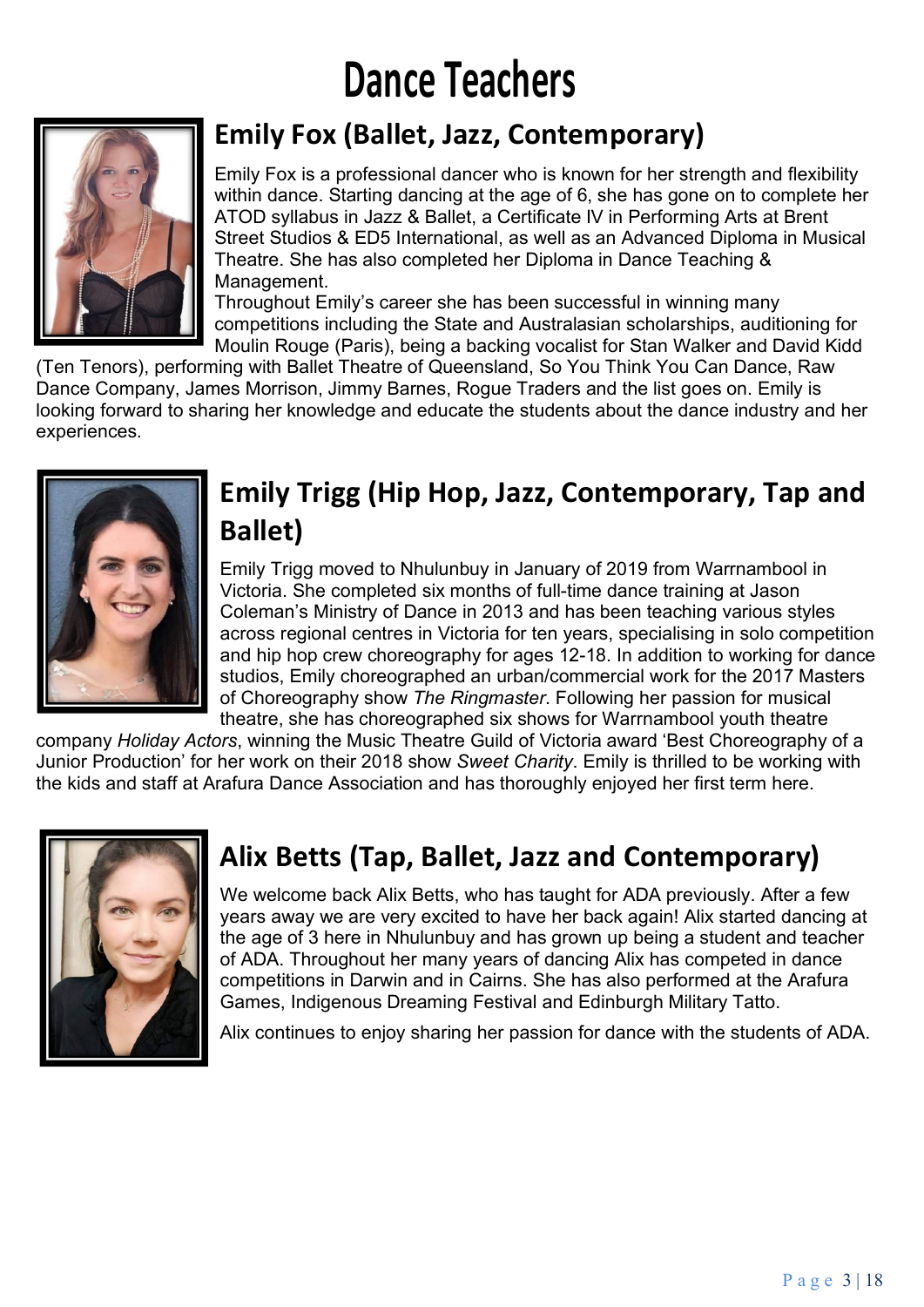

### **Cassie Baulch (Contemporary, Ballet, Jazz, Hip Hop and Tap)**

We welcome Cassie Baulch to our teaching team who joined us teaching last year after being a long-term student at ADA. Cassie was born in Gove and was introduced to the love of Dance at the age of 3. Cassie grew up performing for ADA through dance concerts, and various events in Nhulunbuy and Darwin with the highlights being the Opening of the Arafura Games, Yarrapay Music & Dance festival and Garma.

Cassie also has experience competing in Dance competitions as well as sitting her Ballet, Jazz, Tap & Contemporary exams from an early age.

Cassie enjoys teaching the students of ADA and passing on her love and passion for dance.



### **Kathryn Bellinger (Tap, Jazz and Ballet)**

Kathryn Bellinger started dancing at the age of 8. She was trained by a teacher who came from the Royal Academy of Dance in London for 10 years. Kathryn became a student teacher at age 15 and at 19 she ran a Dance Academy while the principal teacher was on maternity leave.

Kathryn has experience in teaching and dancing many genres of dance and syllabus although she mainly has experience in RAD and BDA syllabus and her favourite style of dance is Ballet.

ADA is proud to have such a wonderful group of teachers; with a variety of experiences and knowledge they form a fabulous team.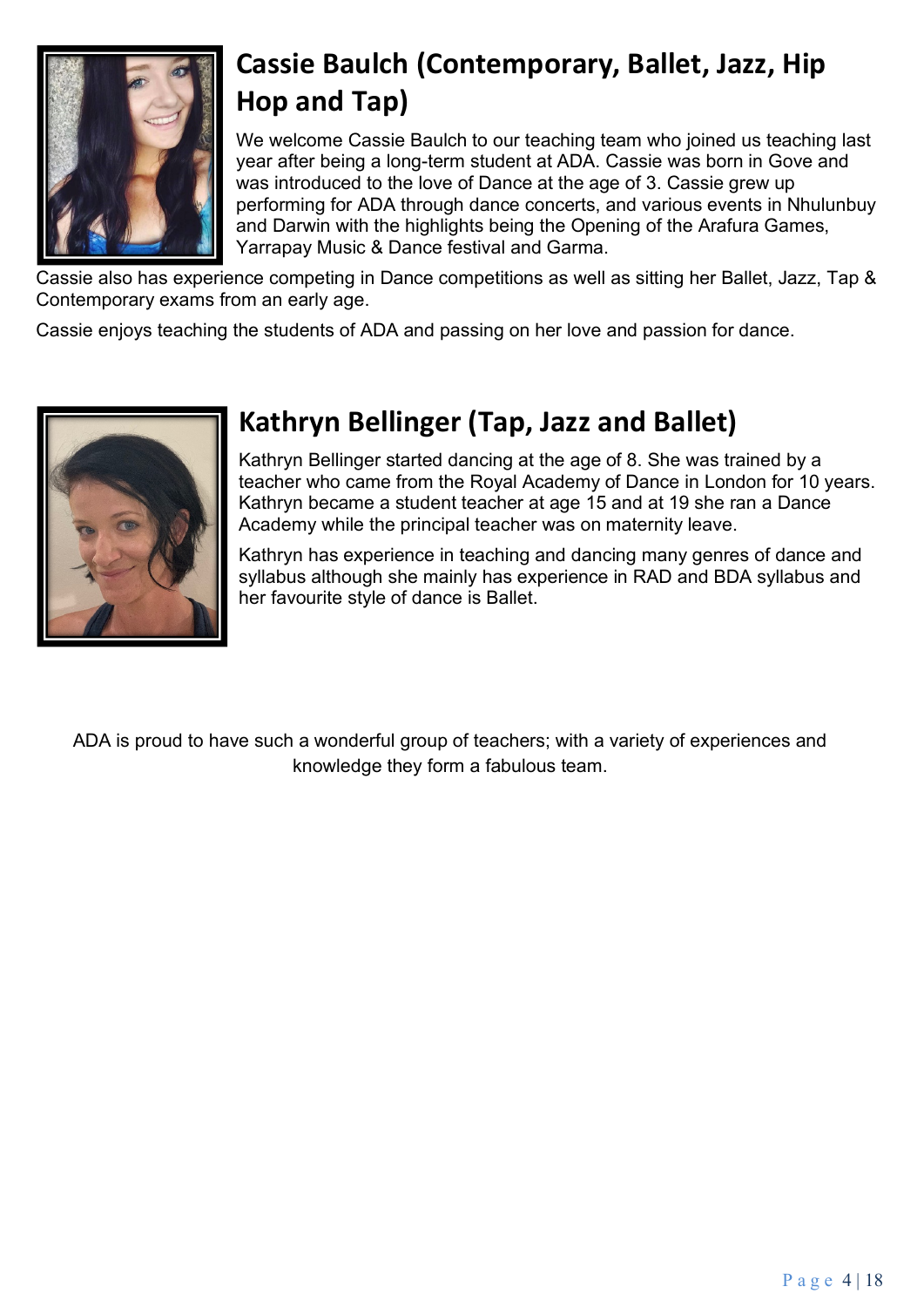## **Classes Available**

ADA offers Dance Classes in the following Dance Styles:

- Introduction to Dance
- Pre-School & Transition Ballet and Jazz
- Classical Ballet
- Tap
- Jazz
- Contemporary
- Hip Hop

A student will only progress through dance levels based on teacher's individual assessments of the student and completion of relevant dance exams.

The following information is intended as a guide only to the structure of classes and genres;

### **Introduction to Dance**

This Beginners dance class is open to 3 to 4-year old's

The class offers an introduction to the joy of movement and music.

### **Pre-School & Transition Ballet & Jazz**

These dance classes are open to students eligible to be enrolled in Pre-School or Transition years at school. (Generally, 4 and 5 year old's).

These classes offer an introduction to the joy of movement and in the following genres; Classical Ballet, Jazz & Tap.

#### **Jazz Classes**

Jazz classes commence for students enrolled in Year 1 at school (generally 6 years old). While the primary focus of classes will be on learning correct dance technique based on the ATOD (Australian Teachers of Dancing) syllabus there will also be an emphasis on learning choreographed dances.

- **Pre-School & Transition Jazz....** Open to students in Pre School & Transition at school
- **Jazz Test 1....** Open to students enrolled in Years 1 or 2 at school
- **Jazz Test 2....** Open to students enrolled in Years 2 or 3 at school
- **Jazz Test 3 ...** Open to students enrolled in Years 3 or 4 at school
- **Jazz Bronze Medal....** Open to students enrolled in Years 5 or 6 at school
- **Jazz Bronze Star....** Subject to teachers' assessment or exam level achieved
- **Jazz Silver Medal....** Subject to teachers' assessment or exam level achieved
- **Jazz Silver Star....** Subject to teachers' assessment or exam level achieved
- **Jazz Gold Medal ....** Subject to teachers' assessment or exam level achieved
- **Jazz Gold Star…** Subject to teachers' assessment or exam level achieved
- **Jazz Elementary…** Subject to teachers' assessment or exam level achieved
- **Jazz Intermediate…** Subject to teachers' assessment or exam level achieved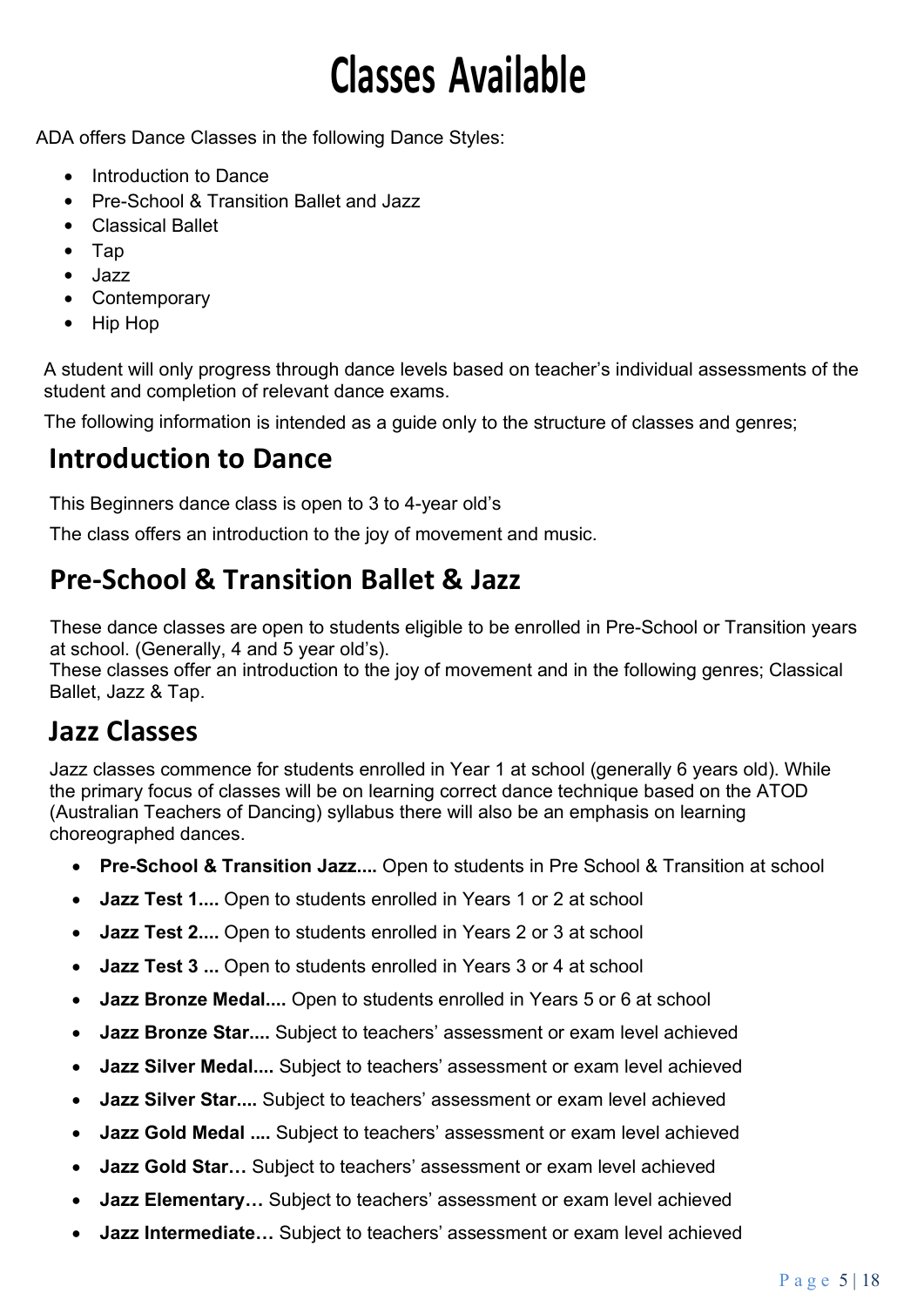### **Hip Hop Classes**

Hip Hop classes commence for students enrolled in Transition at school (generally 5 years old). Students below this age are encouraged to enroll in either Classical Ballet or Jazz to obtain a foundation of basic dance technique. While the primary focus of classes will be on learning correct dance technique based on the ATOD (Australian Teachers of Dancing) syllabus there will also be an emphasis on learning choreographed dances.

- **Hip Hop Level 1 / 2…** Open to beginner students in Transition to Year 3 at school
- **Hip Hop Level 3 / 4 ...** Open to students in Year 3 to Year 5 at school
- **Hip Hop Level 5 / 6 ...** Open to students in Year 5 to Year 7 at school. Subject to teachers' assessment or exam level achieved
- **Hip Hop Level 7 / 8 …** Subject to teachers' assessment or exam level achieved
- **Hip Hop Level 9 …** Subject to teachers' assessment or exam level achieved

### **Classical Ballet**

Classical Ballet classes commence for students enrolled in Pre School at school (generally 4 or 5 years old). While the primary focus of classes will be on learning correct dance technique based on the ATOD (Australian Teachers of Dancing) syllabus there will also be an emphasis on learning choreographed dances.

- **Pre-School Ballet Level 1 & 2....** Open to students in Pre School & Transition at school
- **Ballet Test 1....** Open to students in Year 1 or 2 at school
- **Ballet Test 2....** Open to students in Year 2 or 3 at school
- **Ballet Test 3....** Open to students in Year 3 or 4 at school
- **Ballet Bronze Medal….** Open to students in Year 4 or 5 at school
- **Ballet Bronze Star....** Subject to teachers' assessment or exam level achieved
- **Ballet Silver Medal….** Subject to teachers' assessment or exam level achieved
- **Ballet Silver Star….** Subject to teachers' assessment or exam level achieved
- **Ballet Gold Medal….** Subject to teachers' assessment or exam level achieved
- **Ballet Gold Bar….** Subject to teachers' assessment or exam level achieved
- **Ballet Gold Star….** Subject to teachers' assessment or exam level achieved
- **Ballet Elementary….** Subject to teachers' assessment or exam level achieved
- **Ballet Intermediate…** Subject to teachers' assessment or exam level achieved

#### **Ballet Pointe Beginners / Advanced**

Students enrolled in this class will receive instruction in the techniques of 'en Pointe' ballet and will be required to be fitted with and purchase 'Pointe' Ballet shoes. This class is open to students enrolled in Ballet Silver and above, at the teacher's assessment. To do Pointe classes students must be dancing at least 2 ballet classes a week for strong technique and to prevent injury.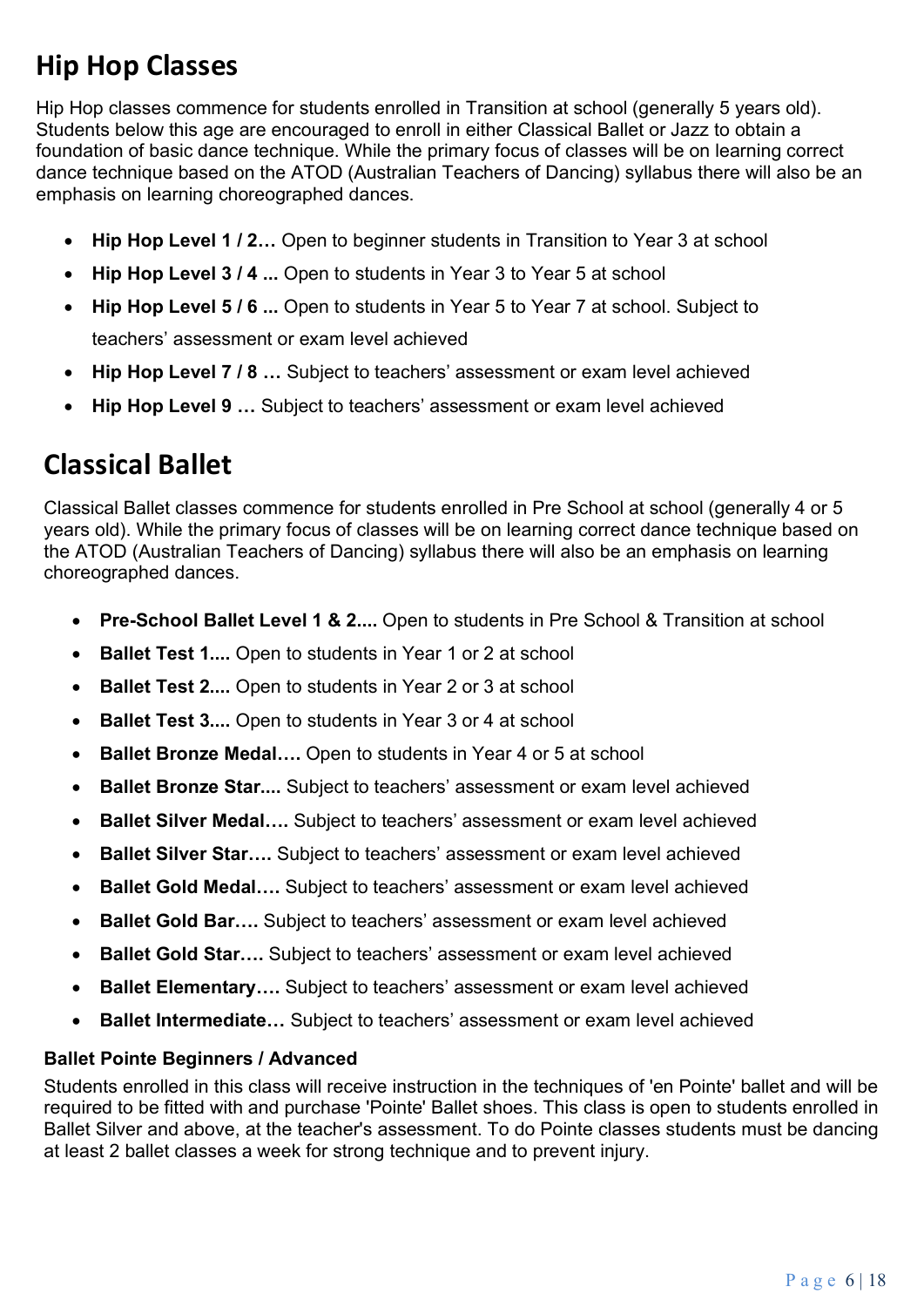### **Tap Classes**

Tap classes can commence for students enrolled in Transition at school. The primary focus of classes will be on learning correct dance technique based on the ATOD (Australian Teachers of Dancing) syllabus there will also be an emphasis on learning choreographed dances:

- **Tap Test 1 ….** Open to students in Transition/Year 1 or 2 at school with little or no experience
- **Tap Test 2 ....** Open to students in Year 2 or 3 at school depending on experience
- **Tap Test 3 ….** Open to students in Year 3 or 4 at school with some experience
- **Tap Bronze Medal ....** Open to students in Year 4 to 6 with experience
- **Tap Bronze Star ….** Subject to teachers' assessment or exam level achieved
- **Tap Silver Medal ….** Subject to teachers' assessment or exam level achieved
- **Tap Silver Star ….** Subject to teachers' assessment or exam level achieved
- **Tap Gold….** Subject to teachers' assessment or exam level achieved

Enrolment in all Tap Classes is dependent on previous experience, ability and subject to teacher's assessment (with exception to Adult Tap)

#### **Contemporary Classes**

It is **requirement** that all contemporary students must be enrolled in **Bronze classical ballet or higher**. This is to develop essential technique & strength that helps form the foundation of Contemporary dance. Students will learn ATOD syllabus technique.

- **Contemporary Level 1 & 2:** These classes introduce various styles of contemporary dance technique and is open to students aged from 10 years.
- **Contemporary Level 3:** This class continues introducing the various styles of contemporary dance technique and is open to students aged from 12 years to 14 years with previous experience in contemporary dance.
- **Contemporary Level 4 & 5:** These classes explore various styles of contemporary dance technique. The classes are generally open to students enrolled in high school through to adult. The classes are best suited to students with previous experience and knowledge of dance technique.

#### **Note:**

*It is stressed that the above criteria are guidelines only, particularly those based on age or year at school. Individual exceptions to these guidelines may be made at the teacher's discretion/assessment; however, unless prior arrangements are made with the teacher, students should initially be enrolled in accordance with these guidelines. Students who have had no previous dancing experience may be initially placed in classes below their age group in order to pick up basic dance techniques before being moved into another class.*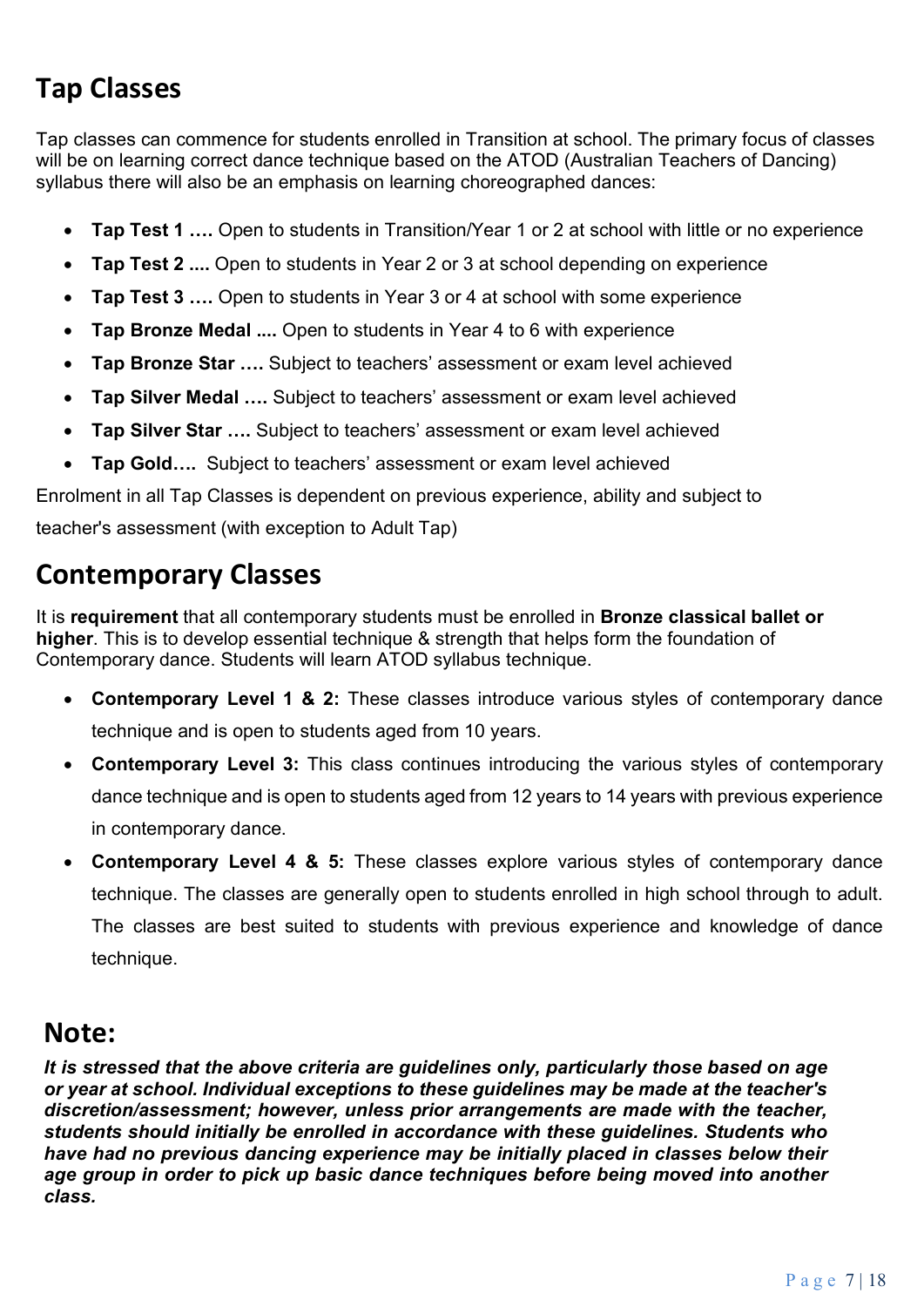## **Adult Classes**

### **Tap & Ballet**

Adult classes are open to people of all ages, regardless of previous dance experience or ability. The emphasis of these classes is on having fun, getting fit, experiencing the joy of dance and learning basic choreographed dances. These classes will only run if there is enough interest from the community.

### **Adult Tap**

Appropriate comfortable clothing & Tap shoes

### **Adult Ballet**

Appropriate comfortable clothing and ballet shoes or socks

### **Exams**

ADA offer examinations in Classical Ballet, Jazz, Tap, Hip Hop and Contemporary based on the Australian Teachers of Dancing (ATOD) Syllabus. Dance Examinations are open to students at the teacher's recommendation.

This may require students attend additional classes to cover the appropriate syllabus work and prepare for exams. Any additional classes of this nature would have to be offered on a full "cost recovery" basis, with the total cost of the classes being met by class fees. (Under such an arrangement, the fee per student would be determined by the number of students enrolled in the class, in contrast to normal `open' lessons which are offered at a flat rate.)

The cost of these additional classes, in addition to all other costs associated with staging of exams, would have to be paid by those participating through either direct payment or specific fundraising.

**Students being presented for examinations in any dance style will be required to purchase the appropriate exam uniform prior to the exam.**

**Exam uniform requirements are determined by the examination body of ATOD.**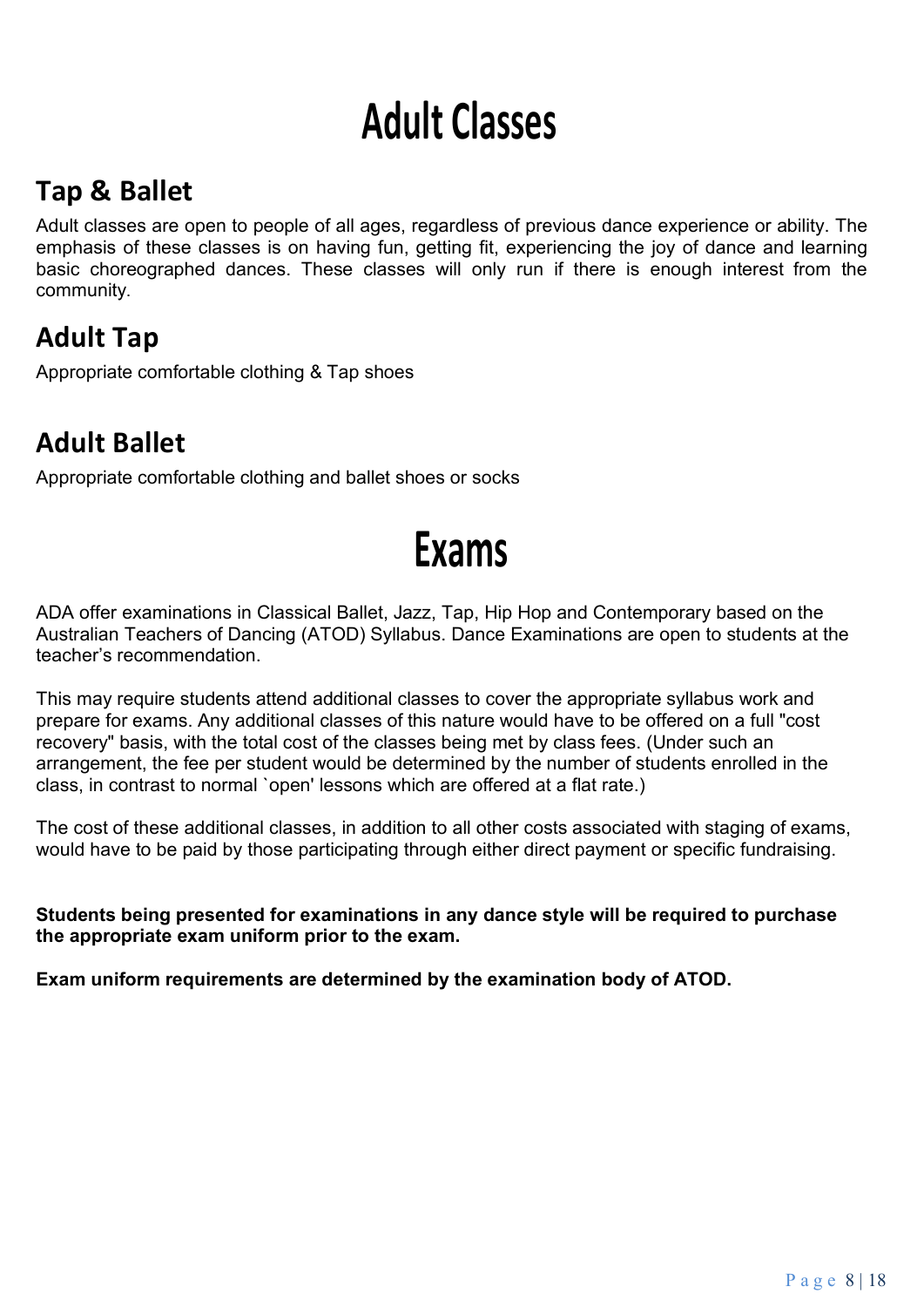## **Should You Consider Examinations for Your Child?**

The Australian Teachers of Dancing (A.T.O.D.) is a highly reputed dance organization with members worldwide. We are leaders in the field of dance education and provide an exciting, vibrant, professional and educational environment for dance studios.

Examinations with A.T.O.D. have a wonderful reputation for being an exciting and rewarding experience for students. Examinations are conducted in a group situation and the Examiner is professional, encouraging and friendly.

We find that children who participate in examinations each year gain confidence and learn important life skills such as learning to concentrate in an examination environment which assists with their school examinations and other similar situations. Participating in examinations also gives them a goal to work towards and an opportunity to receive an independent assessment of how they are progressing technically. Ultimately, the higher levels can lead to examinations for Teaching Diplomas.

Students enter the examination room in a relaxed yet disciplined manner in groups of up to 10 students for pre dance assessments, up to 8 students for Test/Level 1 – Bronze Star/Level 5, up to 6 students from Silver Medal – Gold Bar/Elementary/Level10 and up to 4 students for Intermediate – Advanced.

In the junior grades, exercises are seen all together as a group or in pairs or line by line, with the exception of tap where dances are seen in pairs.

A.T.O.D. prides itself on keeping examination fees to a realistic and affordable level with families in mind. On passing the examination, students receive an examination report/certificate and a medal from A.T.O.D.

We would like to encourage you to allow your child to join the growing number of students who **learn, perform and excel** within the A.T.O.D. system of training.

### **Dance Competitions**

Students may choose to participate in Dance Competitions held in Darwin or Cairns or may choose to travel to additional Dance Competitions held elsewhere.

With permission of the teacher, students performing at Dance Competitions may be able to make use of routines and choreography learnt in class. However, normal class times will not be used to choreograph or learn specific competition routines or prepare for competition performances.

Students and their families must seek assistance from the teacher outside of normal class times to assist in choreographing and practicing for competition performances. However, additional classes will need to be negotiated as a 'private' arrangement with the teacher.

The Association may be able to provide some assistance to families with respect to booking of venues for rehearsal and recitals and assistance with fundraising.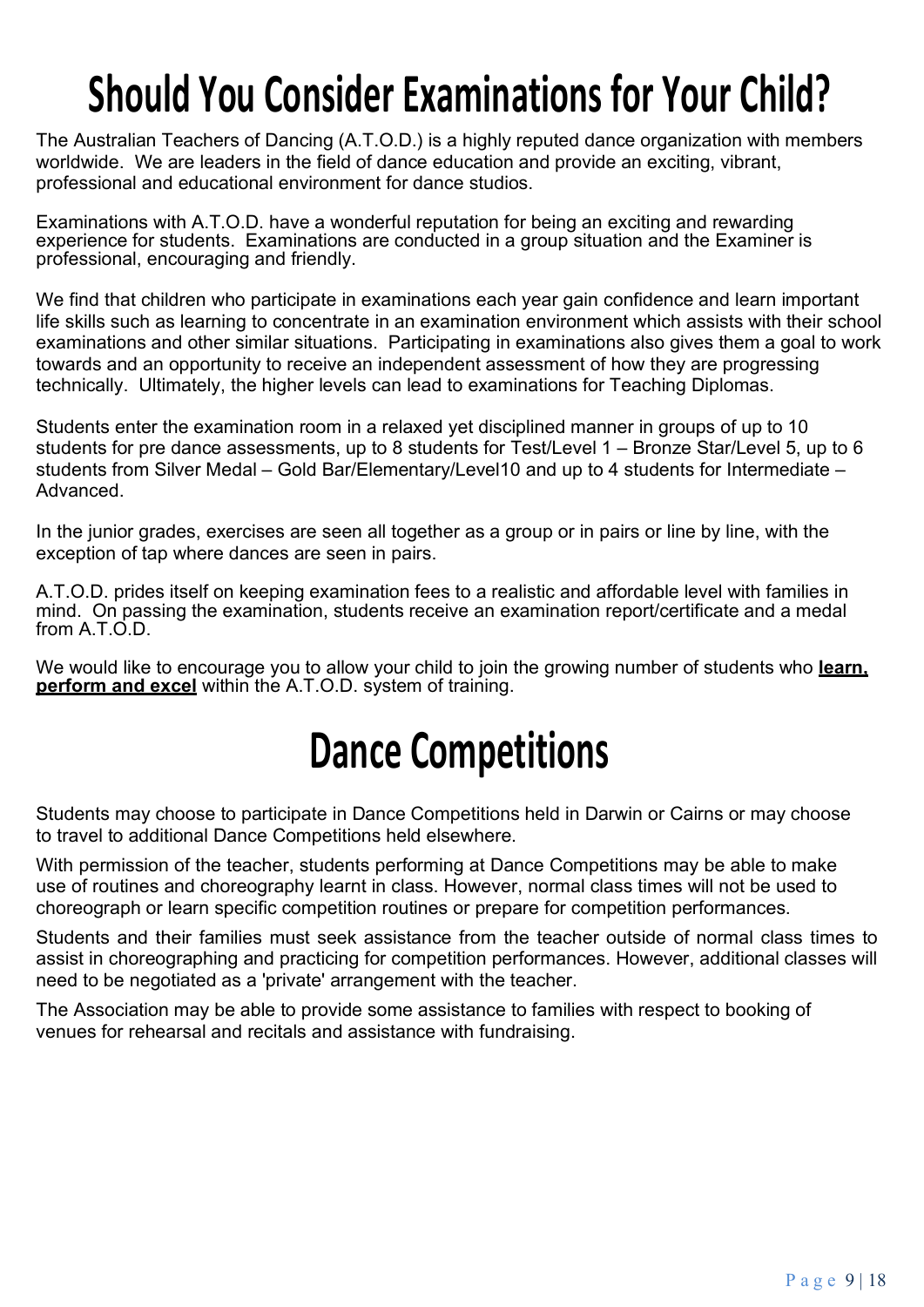## **End of Year Concert**

This traditionally this is held in November each year. It is expected that all students will take part in the concert. The students will be required to attend extra rehearsals in the weeks prior to the concert.

**NO** new students will be enrolled in term 4 due to concert work. Dances and costumes will be prepared at the End of Term 2 or the beginning of term 3. Student's measurements must be provided at the end of Term 2.

All costume costs will be paid for by members. A costume deposit of **\$50 per child** will be added to Term 3 fees with the outstanding amounts added to Term 2 fees, which is non-refundable if your child/ren pulls out of concert, but will go towards your payment of costumes. You will need to decide if your child/ren want to participate in concert before the end of Term 2 if you want to avoid paying the non-refundable costume deposit.

All parents/guardians are required to volunteer during the concert performances. If dancers are involved in two dances or more, it is required that parent/guardians will be available to assist with these costume changes.

As the end of year concert is a large undertaking, members will be needed to help backstage, change rooms and at the front of the house, volunteers are essential to make this event happen. The volunteer list for the concert must be filled at the beginning of term 4. Without volunteer numbers the end of year concert will not be presented. Concert tickets will not go on sale until all volunteer positions are filled.

### **Dance Wear**

The Association does not sell any Dancewear. Please contact Tina and her team at Dance World Darwin on 08 8981 9398 or email her with your orders, danceworlddarwin@bigpond.com

## **Uniform Policy**

Dance Uniforms including correct footwear must be worn for all dance classes. If a student comes to class in their school uniform, they will be required to sit out and watch the class. It is important that they wear the correct clothing for dance to enable the teachers to correct their movements properly.

The following uniform policy applies to dance classes offered by the Association and it is aligned with what is required for exams

#### **Intro to Dance**

**Girls** …. Any Color Leotard & Ballet skirt

Pink Flat leather ballet shoes\*

Ballet (Pink) tights will be required for exams and concert, but optional for class

**Boys**…. Black shorts and White T-shirt, Flat Black ballet shoes or socks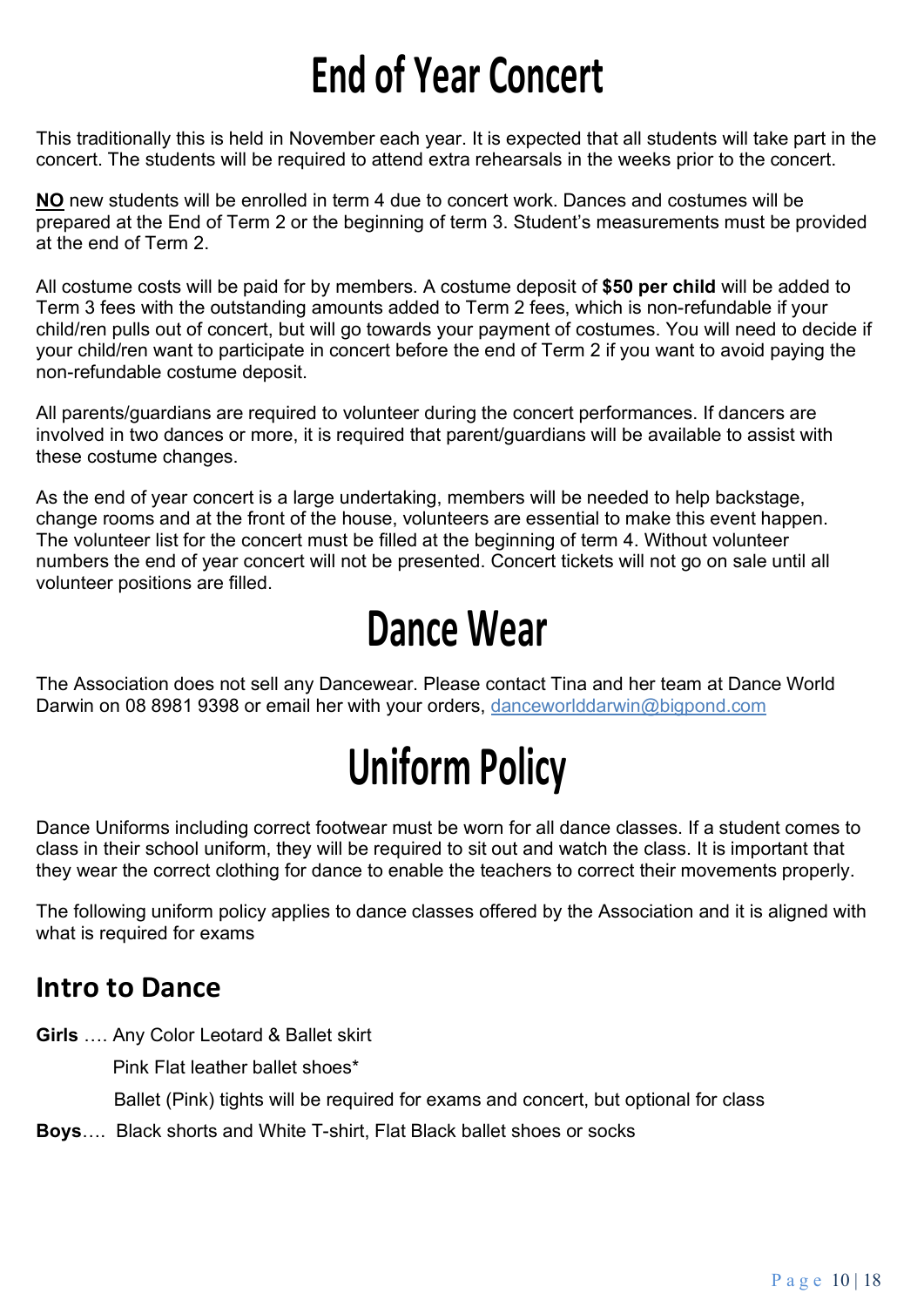### **Pre-School/Transition Levels**

- **Girls** …. Baby Blue Leotard, Ballet skirt -Baby Blue (for class only optional) Pink Flat leather ballet shoes\* (see below for jazz requirements) Ballet (Pink) tights will be required for exams and concert, but optional for class
- **Boys**…. Black shorts and White T-shirt, Flat Black ballet shoes or socks

#### **Jazz**

- **Girls** …. Leotard Pre-School/Transition Dance Levels up to & including Test 3 = Light blue Bronze Medal & above = Black Black Dance shorts, Tan Jazz shoes Matt (Flesh) tights will be required for exams and concert, but optional for class
- **Boys** …. Black shorts and White T-shirt, Tan Jazz shoes

### **Hip Hop**

**Girls ….** Leotard and/or energetics double strap shirt cobalt – Black Dance pants, Hip-Hop Shoes or (non-marking) Sneakers Matt (Flesh) tights will be required for exams, but optional for class

**Boys….** Black shorts and White T-shirt or ADA T-shirt. Hip-Hop Shoes or Sneakers

### **Classical Ballet**

**Girls**…. Leotard - Dance Levels Transition up to & including Test 3 = Light Blue Bronze Medal & above = Black Ballet skirt - Dance Levels up to & including Test 2 = Light Blue Bronze Medal & above (skirt optional) = Black Pink Flat leather ballet shoes\* Ballet Pink Footed Ballet tights Hair in a bun or pulled back to show neck and shoulders, fringes longer than eye level to be pinned back.

**Boys**…. Black shorts, White T-shirt & Black Flat ballet shoes

**NOTE:** Senior students may also be required to purchase demi-pointe shoes. Participants in the Pointe class will also be required to purchase Pointe shoes. Demi Pointe and Pointe shoes are required to be fitted and purchased while the student is out of town; it is very difficult to get the correct fitting via post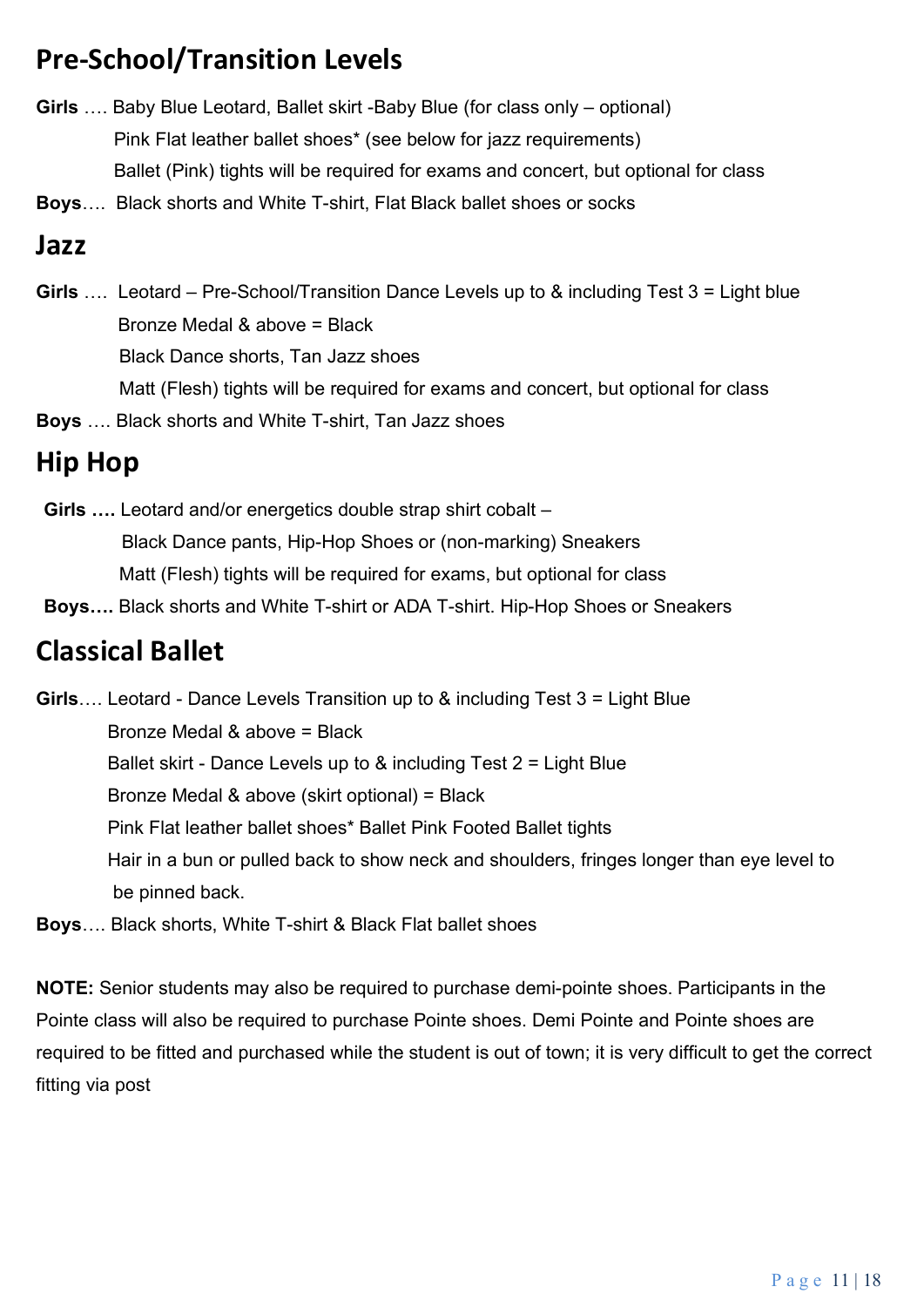### **Tap**

- **Girls**…. Leotard Dance Levels Transition up to & including Test 3 = Light Blue Bronze Medal & above = Black Black Dance shorts, bobby socks optional for Test 3 and below. Tan Tap shoes - Bronze Medal and above may use black flex tap shoes Matt (Flesh) tights preferred for class and will be required for exams and concert.
- **Boys**…. Black shorts, White T-shirt & Black flex tap shoes

### **Contemporary**

- **Girls**…. Leotard All Levels = Black Black Jazz shorts with flesh coloured stirrup tights or Long Black tight leggings for class Foot thongs or Contemporary leather half shoes
- **Boys**…. Black shorts & White T-shirt Foot thongs or Contemporary leather half shoes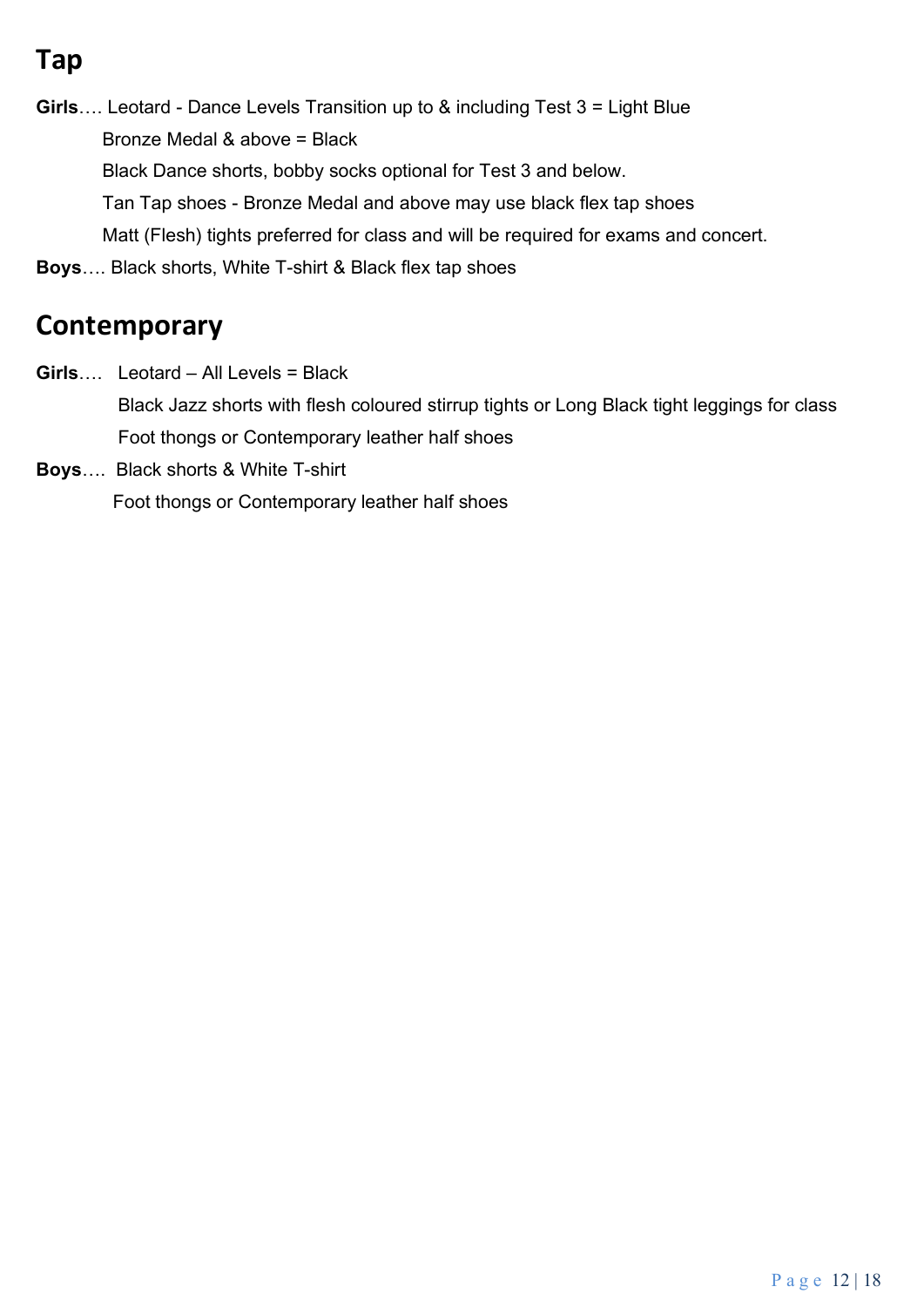# **Code of Conduct**

These rules have been made so that everyone can learn in the best way possible and enjoy their dance classes.

### **Class Rules**

- Chewing gum is not allowed at ADA Studios.
- Students should not be late for class
- Older students should arrive **10 minutes** early to stretch and warm up
- Students must be presented with neat and tidy hair and dressed appropriately (long hair tied back & in a bun for ballet)
- Boys and girls are accepted in all classes
- Teachers are responsible for appropriate placement of students in classes.
- Selection for class placement, assessment, examinations and Dance Competitions rests finally with teacher/s.

### **Rules for Dance Students**

- Concentrate
- Do and listen to what the teacher says
- Wait quietly while others are dancing or talking with the teacher.
- When you are corrected by the teacher try your best to achieve.
- Support other class members: never make fun of others.
- Class time may also consist of practice for any performances.
- Always try your best.

### **Behaviour Policy**

- In order to maintain a happy, healthy, professional environment, students are taught the importance of being a part of the group. We encourage students to have respect for other students, the teachers and staff, and studio property, and we foster the development of good habits and compliance with rules of conduct.
- Cooperation and consideration of others by students and parents is required at all times. Any disruptive or disrespectful attitudes or behaviour will **NOT** be tolerated. Any behaviour consistently disregarding this or any other of the above conditions may result in suspension or expulsion from the school without refund of fees. (Please refer to Discipline Policy)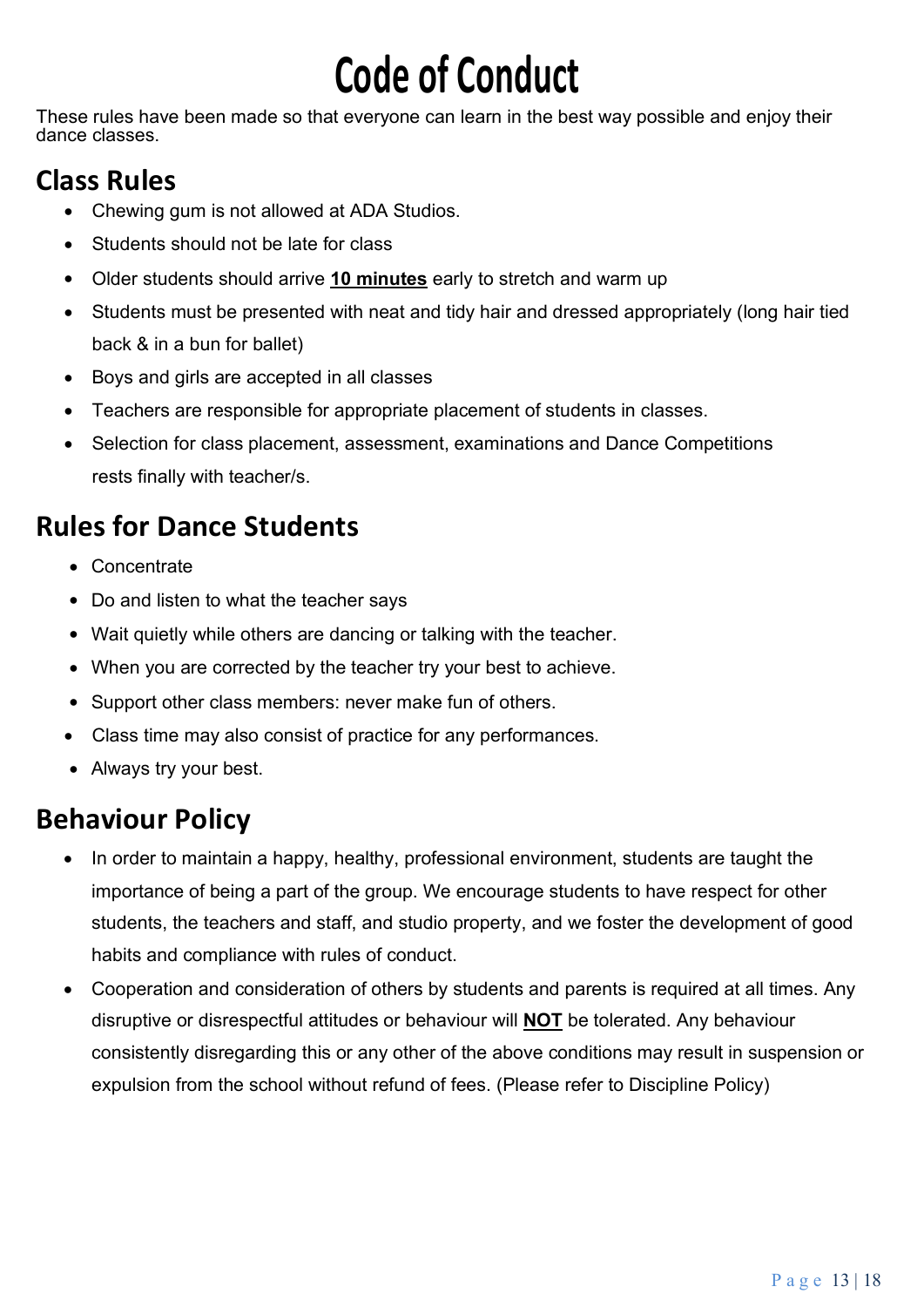### **Discipline Policy**

Depending on the circumstances discipline may include, but are not limited to the following:

- **a) FIRST Incident**: A verbal or written warning to cease bullying/ harassing or inappropriate behaviour immediately. Parents / guardians will be notified.
- **b) SECOND Incident:** Written warning. Suspension from all dance classes for a time to be determined by the Committee of ADA or expulsion from the studio in consultation with the dancer(s) parents/guardian.
- **c) THIRD Incident:** Immediate expulsion from the studio.

Again, all students must show respect for their teachers and other students at all times. Inappropriate behaviour could result in dismissal from the school.

### **Rules for Dance Parents/Guardians**

- Encourage your child to take part in the dance activity with full concentration.
- Encourage your child to support other class members.
- The Principal Dance Teacher is in charge of dance classes and events.
- Check the Facebook site Arafura Dance Association and also Gove Online notice boards
- Check Studio notice board as it should be regularly updated.
- It is not always possible to get in touch with you personally to advise of late changes, but our best attempts to advise you by email will be made and the online sites.
- Encourage your child to have respect for other businesses in the building and while waiting for their class to start that they keep their voices down and wait in the waiting room.
- Parent help is a necessary requirement in order for the association to run successfully. Please volunteer your time whenever possible, especially if asked by the Committee to help

### **Child Safety and Supervision Policy**

- Students are only supervised by ADA staff during class time. Appropriate drop-off and collection times must be arranged by the guardian/parent before and after classes. Waiting areas, hallways & bathrooms are not officially supervised by staff.
- Parents/Guardians are responsible for monitoring all siblings and students that are not in classes. Children must **NOT** run around the waiting room or hallway, enter other user's premises or climb on furniture. Any damage to studio property will be charged to the parent/guardian.
- ADA will take **NO** responsibility for students or their siblings whilst outside the studios. Responsibility for students outside the studio lies with the student's parent or guardian. We ask for parents' co-operation in this matter to ensure that students are dropped off and collected at the scheduled class times as per timetable.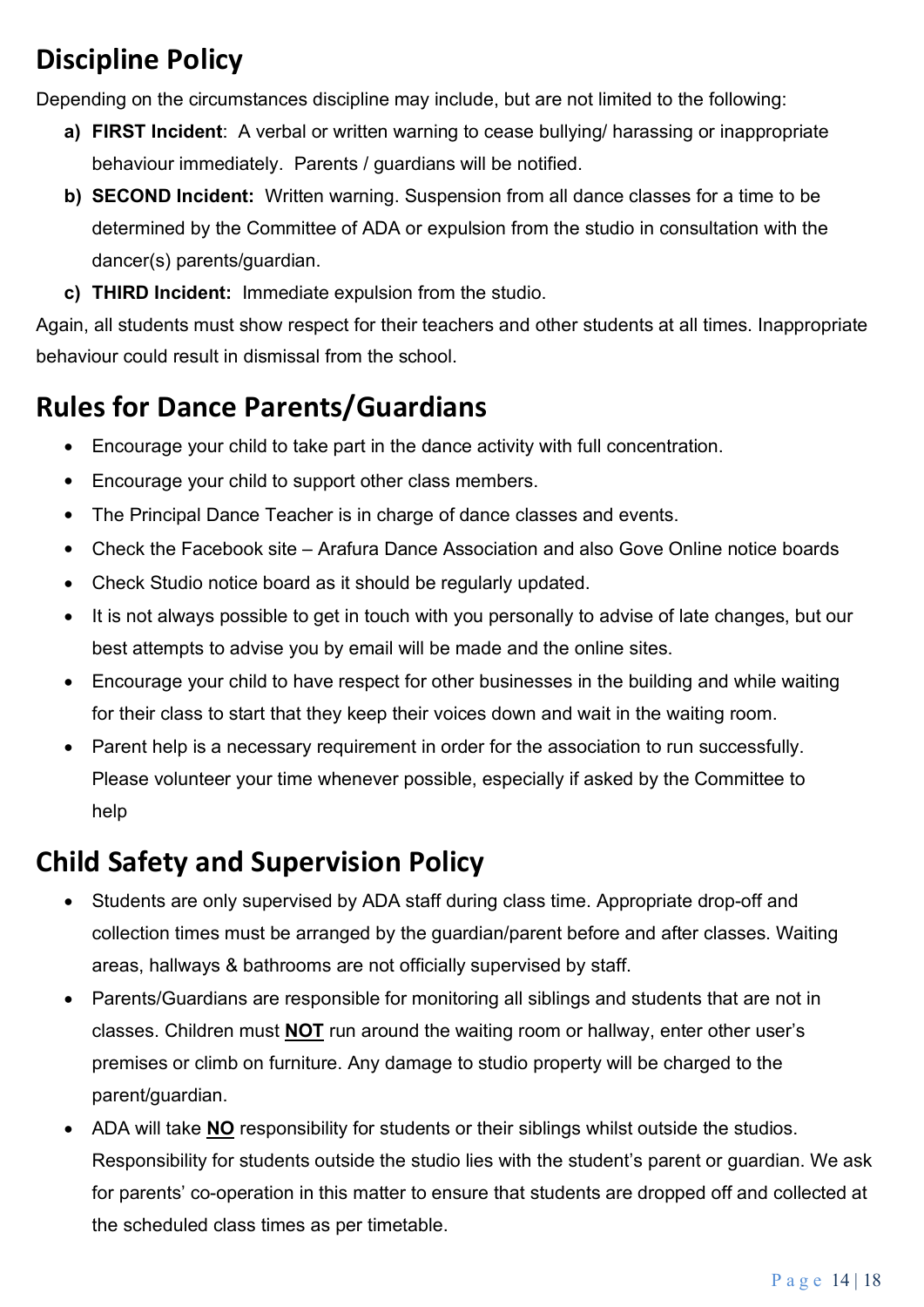### **Grievance Procedure**

Please **DO NOT** discuss any problems with the teachers during class time. An appointment should be made outside class time with the teacher or, alternatively, with a committee member.

Only matters relating to your child's progress or behaviour in classes should be raised with the teacher. All other concerns; such as fees, should be raised with a committee member.

Any significant concerns raised with the Committee must be submitted in writing to adatreasurer@gmail.com

### **Enrolments & Fees**

The Association does enrolments primarily through online links via the website arafuradance.com or our Facebook page. Timetables and enrolment information are usually forwarded to members prior to the start of each term.

All students are enrolled for the entire year and will be invoiced per term. If you wish to cancel or change your enrolment you must do so in writing before the end of the term via email to: adatreasurer@gmail.com.au

Please be sure to enroll your child prior to the beginning of the term.

Annual Membership Fee is required of \$60 each year. This covers music copyright fees, public liability, professional indemnity, membership to dance organisation such as A.T.O.D etc.

Class Fee will be \$15 per lesson (half hour classes at \$10 per lesson). Paid per Term.

Enrollment forms must be filled in online for insurance purposes

A discount of 20% applies to families enrolled in 4 different dance styles (one student doing 4 dance styles or 2 students both doing 2 dance styles for example).

No credits will be given for missed classes.

One off class cancellation is sometimes necessary. If class cancellation occurs and make up classes are not available, a credit will be issued to your account.

**Adult dancers** can approach the committee to have their fees credited due to **work or study** commitments, (**NOT** for holidays); however, all dates must be emailed through to the committee prior to the beginning of the term to be approved. Once approved no further changes will be permitted.

### **Student Withdrawal / Cancellation Policy**

ADA offers a seven-day cooling off period after attending your 1st class for cancellations and refund each term. You have **1 week** from the date of the attended class to request in writing a full refund. After this time, **your membership and term fees are non-refundable** for absence, change of mind, missed classes due to vacation, holidays and/or days off from school or any other personal circumstances or reason.

Under some hardship conditions, at the committee's discretion, a refund can be given (less membership fee).

If a student commences classes prior to enrolling, and an enrolment form and payment is not received by the Association within 3 weeks of the student commencing lessons, the Association shall forward an invoice for the term to the student's family.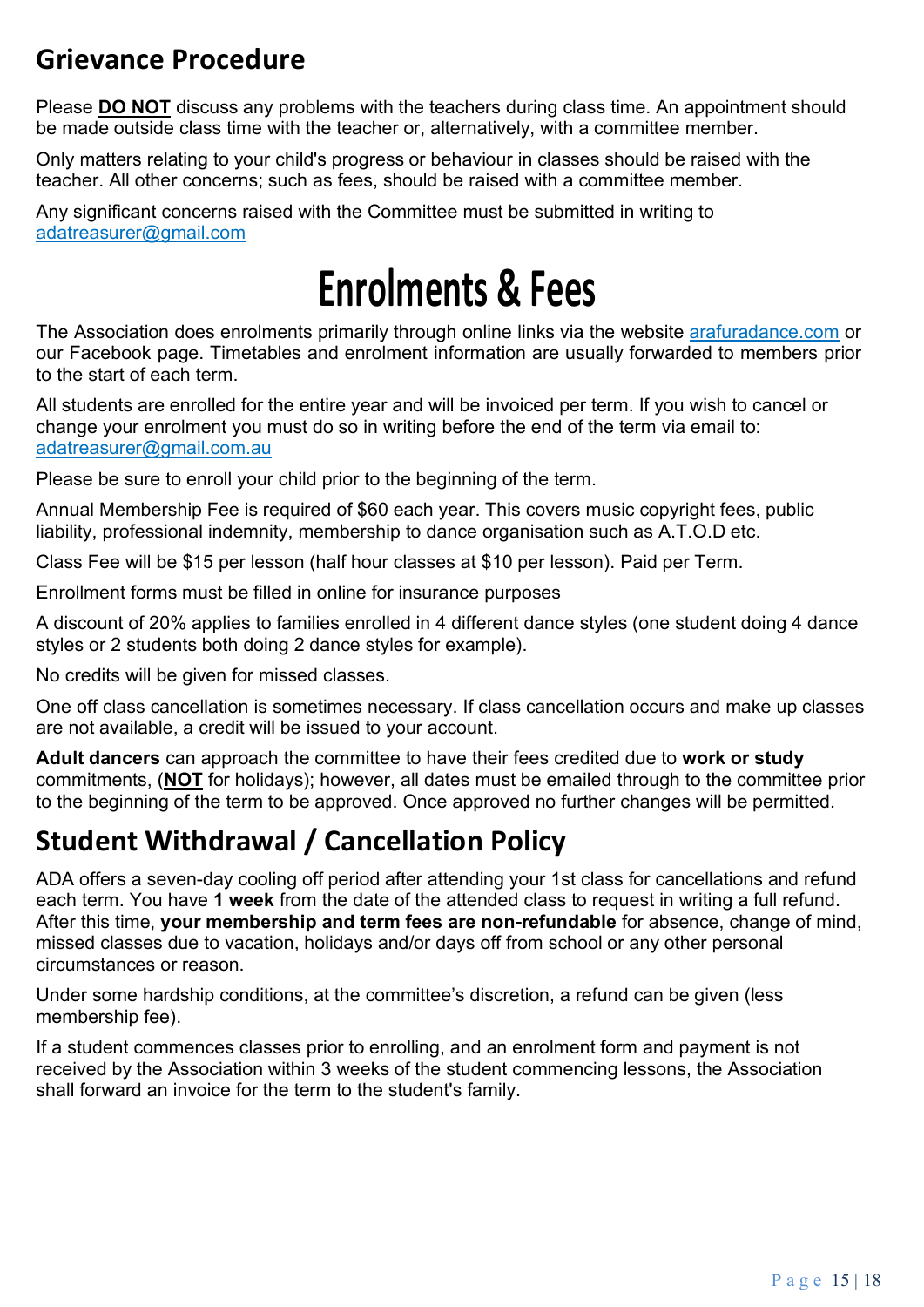#### **Late Fees**

**Invoices issued for late payment of fees shall be subject to \$10.00 late payment fee every two weeks until invoice is paid**. The student maybe required to sit out the classes and watch until fees are paid in full.

If there are any outstanding fees or administration fees from the following term, your child will **NOT** be allowed to participate in their classes until the account has been finalized.

If payment of a term in advance may cause financial difficulty, members are encouraged to contact the Treasurer to arrange payment by installments or alternative arrangements.

Payment via Ezidebit is our preferred payment method however payment by internet transfer/direct credit may also be made, but member's details must be included on the debit form as a reference.

Cash payments can be put into a envelop with name of student and family name and deposited into our cash box at the studio.

Please see your invoice for payment details.

ADA Bank details are:

Westpac Bank Nhulunbuy, BSB 035 304, Account Number: 142980

Please contact the Treasurer to make alternative arrangements if none of these options are suitable. If there are any concerns with fees, please contact the Treasurer**, DO NOT** discuss fees with the dance teachers.

It is recommended that members use the above preferred methods of payment. Please do not give payment to teachers in class.

Please ensure your email address is clear and correct as this is the main form of contact.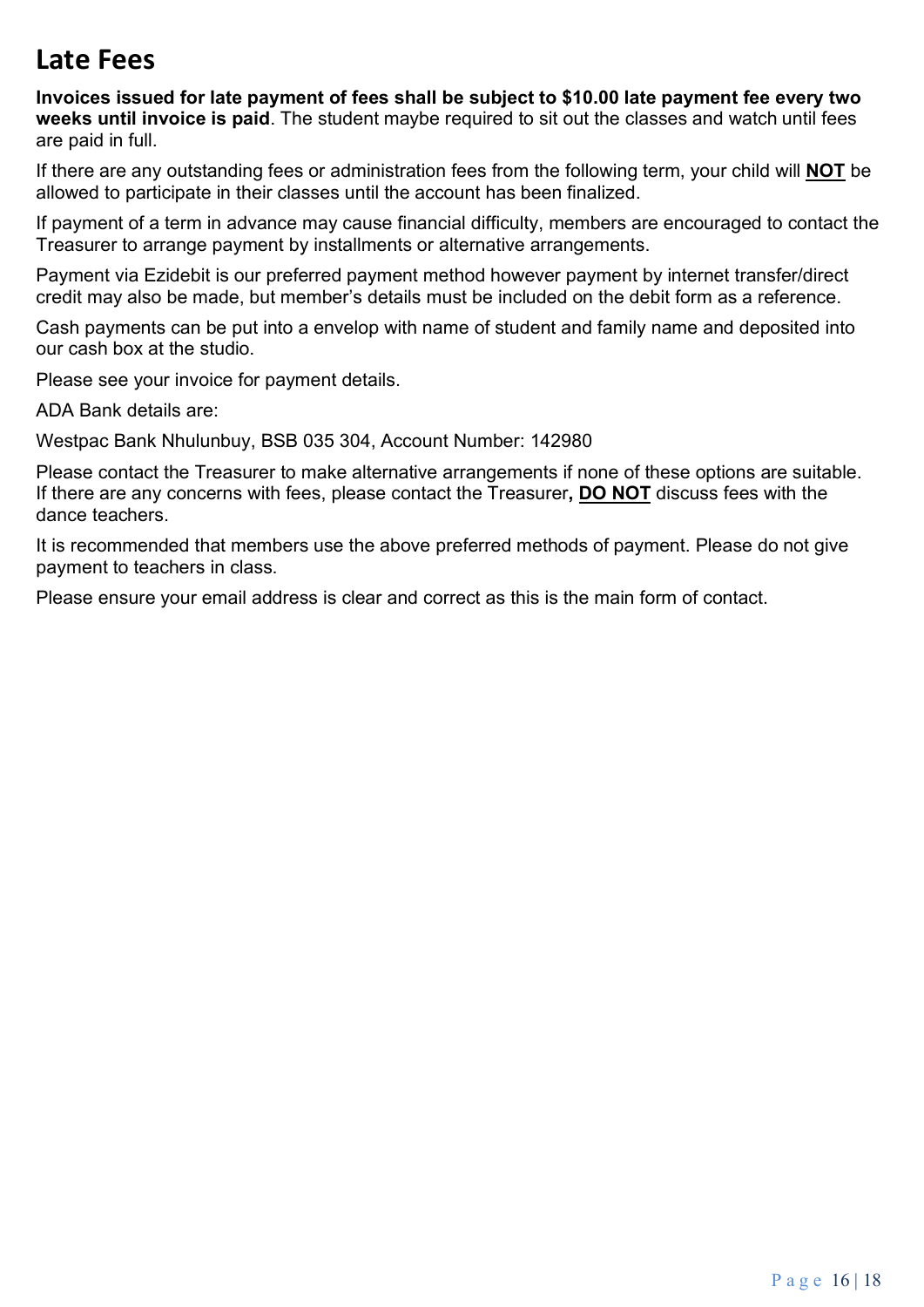# **General Information**

### **Performances**

Events throughout the year may include the following:

- Competitions in Darwin, Cairns or other towns
- Workshops over school holidays
- A.T.O.D exams
- Concert/Recital November

All ADA performances are at the teacher's recommendation in conjunction with available parent support, fundraising and the number of interested participants.

### **Grooming**

Students are requested to present themselves with neat and tidy grooming. Hair must be tied back off the face and neck and in a bun for ballet classes. Jewelry is not to be worn (ear studs and sleepers accepted).

### **Class Viewing**

Parents are **NOT** permitted to enter classes during class time, without the prior approval of the teacher. Parents wishing to discuss their children's dance program should contact the teacher outside class time.

The last week of Term dance classes are open to parents

Intro to Dance classes are exempt from this policy.

### **Parent Help**

As with any club/association, parent help is a necessary requirement in order for the association to run successfully. Please note that parents will be expected to help with the following:

- Fundraising e.g. Town Markets, BBQ's, etc.
- Supervision
- Jobs for performances e.g. Concert, Competitions, etc.
- Rehearsals
- Exams
- Workshops

**This help is not an option but a requirement/condition of signing your child up with Arafura Dance Association. All volunteers REGULARLY engaged with assisting students must hold current OCHRE Card.**

### **Venue/s**

ADA has their own dance studio, which is located above the Westpac bank. Please access the studio via the stairs near the Westpac ATM.

It is the parent/ guardian's responsibility to get students to and from Dance Classes. Arafura Dance Association takes no responsibility for students getting to and from dance classes. Please ensure students arrive on time and are picked up promptly from class.